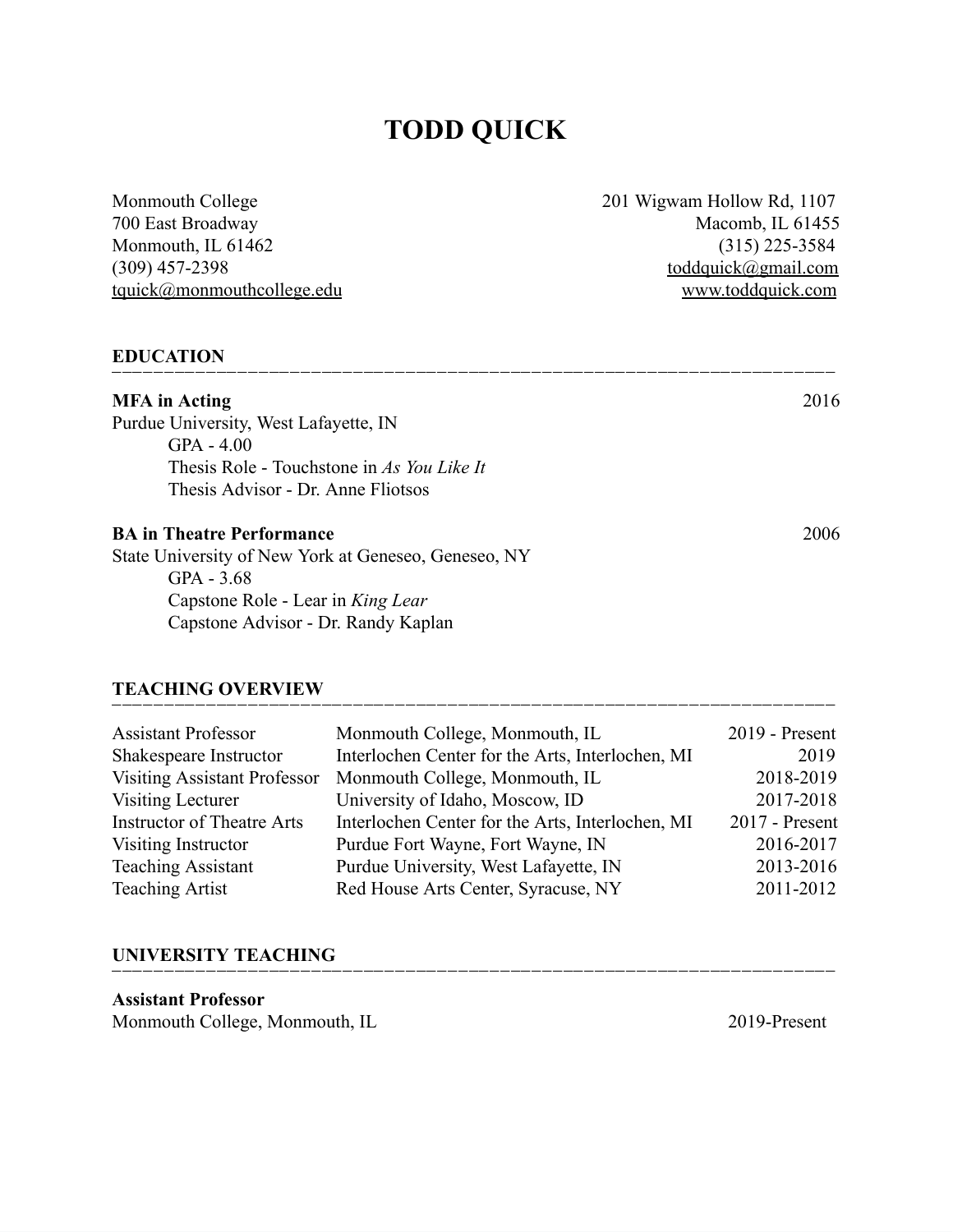| Courses Taught:                      |                                                    |           |
|--------------------------------------|----------------------------------------------------|-----------|
| Theatre 175:                         | Acting for Non-Majors                              |           |
| Theatre 176:                         | Acting $I^{**}$                                    |           |
|                                      | Theatre 171: Introduction to Theatre               |           |
| Theatre 276:                         | Acting II**                                        |           |
|                                      | Theatre 278: Theatre Collaboration                 |           |
| Theatre 370:                         | Voice for the Actor                                |           |
| Theatre 371:                         | Period Styles in Acting                            |           |
|                                      | Theatre 372: Career Management                     |           |
| Theatre 397:                         | Seminar - Advanced Acting in Realism**             |           |
| Theatre 390:                         | <b>Independent Study</b>                           |           |
| <b>INTG 101:</b>                     | Introduction to Liberal Arts                       |           |
|                                      |                                                    |           |
| <b>Visiting Assistant Professor</b>  |                                                    | 2018-2019 |
| Monmouth College, Monmouth, IL       |                                                    |           |
| Courses Taught:                      |                                                    |           |
|                                      | Theatre 171: Introduction to Theatre               |           |
| Theatre 175:                         | Acting for Non-Majors                              |           |
|                                      | Theatre 271: Children's Theatre/Creative Dramatics |           |
| Theatre 297:                         | Special Topics - Stage Management**                |           |
| Theatre 297:                         | Special Topics - Stage Combat**                    |           |
| <b>INTG 307:</b>                     | Reflections                                        |           |
|                                      |                                                    |           |
| <b>Visiting Lecturer</b>             |                                                    | 2017-2018 |
| University of Idaho, Moscow, ID      |                                                    |           |
| Courses Taught:                      |                                                    |           |
|                                      | Theatre 105: Basics of Performance                 |           |
|                                      | Theatre 106: Basics of Performance II              |           |
|                                      | Theatre 371: Play Analysis                         |           |
|                                      | Theatre 425: Viewpoints**                          |           |
| Theatre 471: Directing               |                                                    |           |
|                                      |                                                    |           |
| <b>Visiting Instructor in Acting</b> | Purdue University at Fort Wayne, Fort Wayne, IN    | 2016-2017 |
|                                      |                                                    |           |
| Courses Taught:                      |                                                    |           |
|                                      | Theatre 114: Interpret, Perform, Present           |           |

Theatre 134: Fundamentals of Performance Theatre 138: Acting I Theatre 201: Theatre Appreciation Theatre 438: Acting IV - Professional Issues

### **Graduate Teaching Assistant** 2013-2016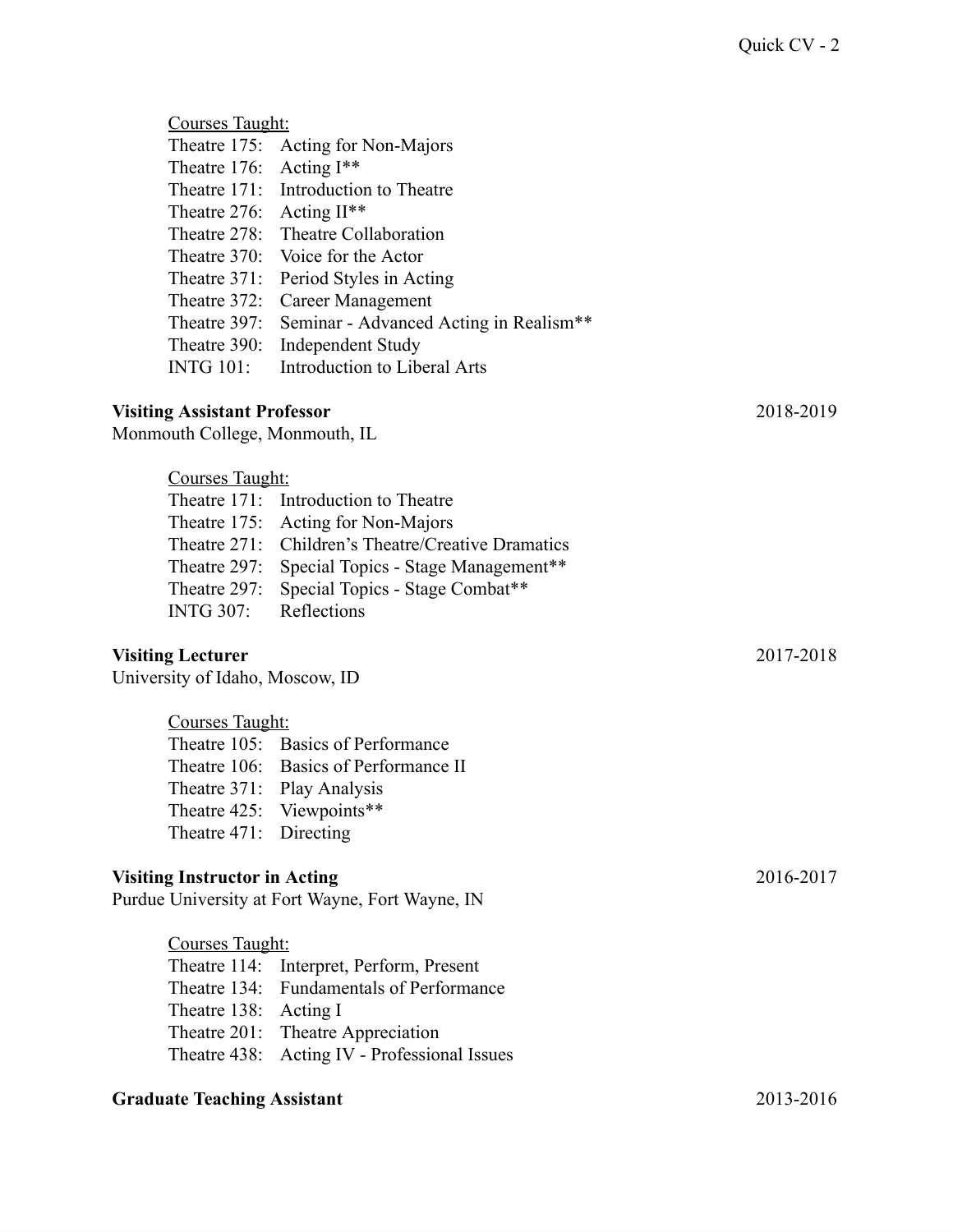Purdue University, West Lafayette, IN

| <b>Courses Taught:</b> |                                      |
|------------------------|--------------------------------------|
|                        | Theatre 133: Survey of Acting        |
|                        | Theatre 213: Voice for the Actor     |
|                        | Theatre 233: Acting Workshop I       |
|                        | Theatre 290: Audition Fundamentals** |
|                        | Theatre 390: Shakespeare Seminar**   |

Courses Assisted: Theatre 201: Theatre Appreciation Theatre 380: History of Theatre I

#### **Undergraduate Teaching Assistant** 2005-2006

State University of New York at Geneseo, Geneseo, NY

Courses Assisted: Theatre 140: Play Analysis Theatre 100: Introduction to Theatre

\*\**Indicates development of a new course.*

#### **NON-UNIVERSITY TEACHING**

#### **Shakespeare Bootcamp** 2019

Interlochen Center for the Arts, Interlochen, MI

Co-taught a week-long Shakespeare intensive for advanced highschool students. This intensive covered a wide range of topics related to the acting of Shakespeare, including voice, movement, text, rhetoric, and historical context lessons.

⎺⎺⎺⎺⎺⎺⎺⎺⎺⎺⎺⎺⎺⎺⎺⎺⎺⎺⎺⎺⎺⎺⎺⎺⎺⎺⎺⎺⎺⎺⎺⎺⎺⎺⎺⎺⎺⎺⎺⎺⎺⎺⎺⎺⎺⎺⎺⎺⎺⎺⎺⎺⎺⎺⎺⎺⎺⎺⎺⎺⎺⎺⎺⎺⎺⎺⎺⎺⎺

### **Instructor of Theatre Arts of Intermediate Acting** 2017-Present

Interlochen Center for the Arts, Interlochen, MI

#### Courses Taught:

#### **Acting Technique**

Taught three sections of this course for advanced middle school students. Covered the fundamentals of the Stanislavski System, monologue and scene work, improvisation, vocal and physical work, and audition technique.

#### **Theatre Topics: Viewpoints**

Taught two sections of this advanced elective course for middle school students. Explored the Viewpoints technique, focusing on ways that the Viewpoints help to create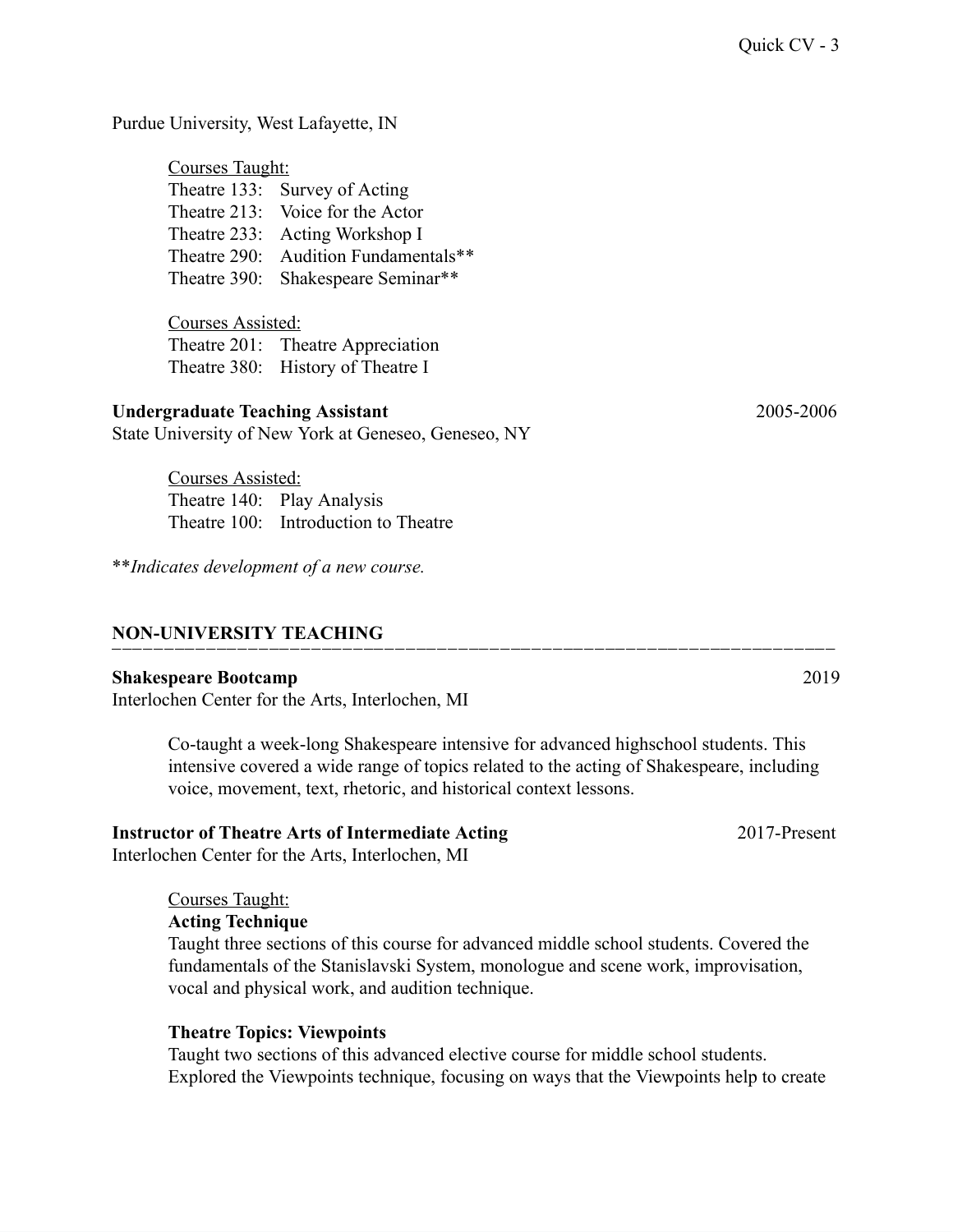ensemble, encourage physical expressiveness, aid in making strong physical choices for character work, and allow for ensemble devising.

#### **Theatre Topics: Stage Combat**

Students explored unarmed (hand-to-hand) and armed (rapier) techniques, with a focus on safety, precision, and story-telling. Students will learn how to integrate stage combat into classical and contemporary scene work.

#### **Introduction to Acting**

This introductory class for non theatre students focused on theatre games and improvisation, based on Viola Spolin's work.

#### **Instructor of Acting** 2011-2012

The Red House Arts Center, Syracuse, NY

Devised and taught two semesters of weekly acting classes for actors in grades 5-9, focusing on basic acting principles, scene study, and improvisation.

#### **Drama Teacher**

Madison-Cortland ARC, Oneida, NY 2009

Devised a weekly drama program for adults with moderate developmental disabilities, focusing on theatre games and using drama for personal expression. Culminated in a puppet theatre performance of "Jack and the Beanstalk".

#### **GUEST LECTURES & TEACHING ARTIST WORKSHOPS**

|                                                     | "Shakespeare On Your Feet" Illinois High School Theatre Festival | 2020 |
|-----------------------------------------------------|------------------------------------------------------------------|------|
|                                                     | "Acting with a Jump Rope" Illinois High School Theatre Festival  | 2020 |
| "Shakespeare On Your Feet" KCACTF Region 3 Festival |                                                                  | 2020 |
| "Acting with a Jump Rope" KCACTF Region 3 Festival  |                                                                  | 2019 |
| "Midsummer Process"                                 | Monmouth College: Directing Class                                | 2018 |
| "Acting with a Jump Rope" KCACTF Region 7 Festival  |                                                                  | 2018 |
| "Acting with a Jump Rope"                           | Idaho Thespians: State Conference                                | 2018 |
| "Viewpoints"                                        | Norwell High School: Advanced Theatre Arts                       | 2017 |
| "Viewpoints"                                        | Indiana Thespians: State Conference                              | 2016 |
| "Bertolt Brecht"                                    | Purdue University: Theatre History II                            | 2016 |
| "The Crucible Improv"                               | Purdue University: High School Theatre Day                       | 2014 |
| "Speaking Shakespeare"                              | Purdue University: Departmental Workshop                         | 2014 |
| "Unarmed Stage Combat"                              | Purdue University: High School Theatre Day                       | 2013 |
| "Shakespeare Intensive"                             | Red House Arts Center: Spring Break Intensive                    | 2012 |
| "Acting Shakespeare"                                | Shakespeare Theatre of NJ: Shakespeare LIVE!                     | 2009 |
| "Acting Shakespeare"                                | <b>Shakesperience Productions</b>                                | 2008 |
| "Acting Shakespeare"                                | Theatre at Monmouth                                              | 2008 |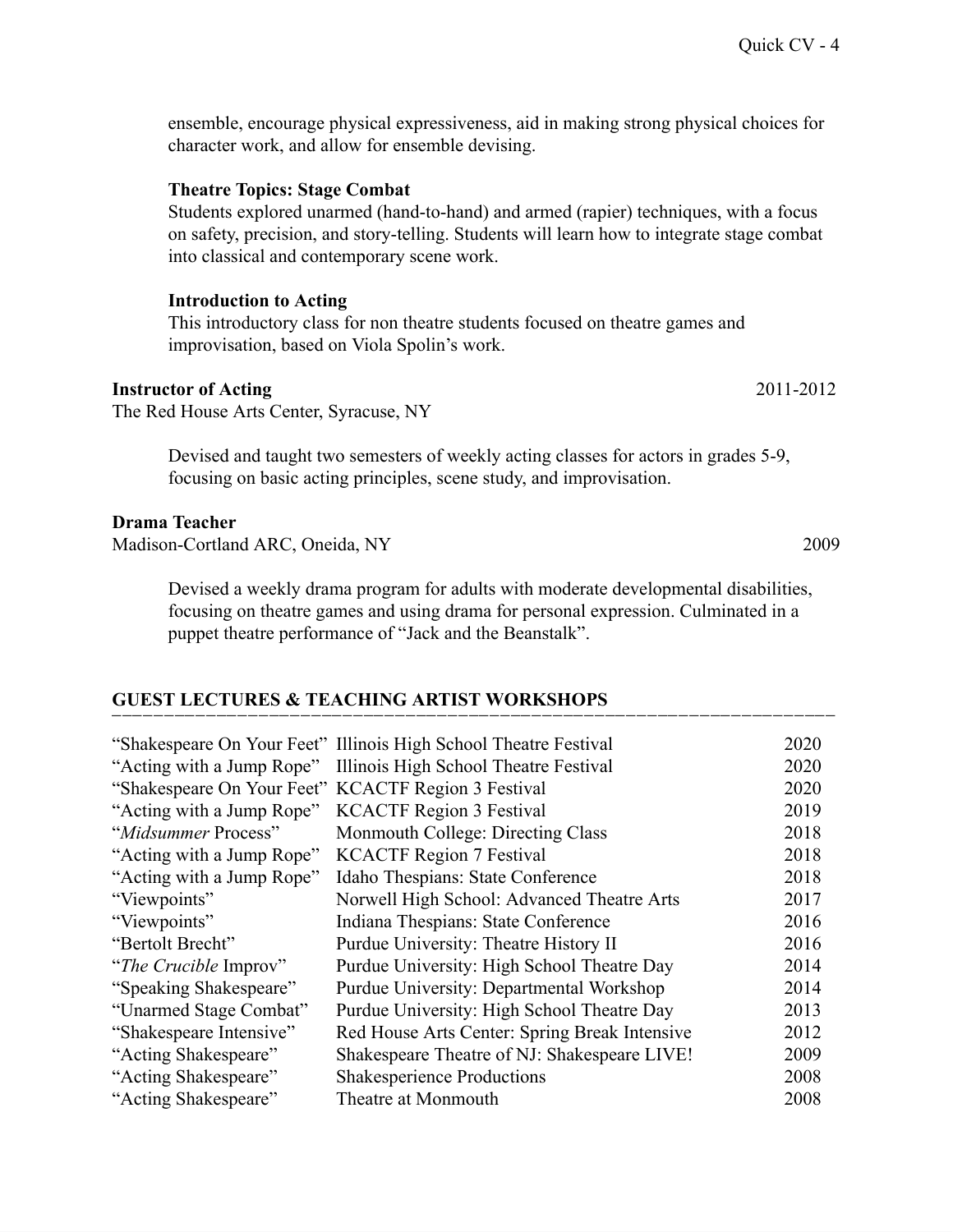### **SERVICE - INSTITUTIONAL**

| <b>Monmouth College</b>                |                            |              |
|----------------------------------------|----------------------------|--------------|
| First Year Experience Course (ILA)     | Coordinator                | 2020-2021    |
| College Recruitment Mini-Classes       | Instructor                 | 2020-Present |
| <b>Activity Block Ad-Hoc Committee</b> | <b>Committee Member</b>    | 2019-2020    |
| <b>KCACTF Trip</b>                     | Co-Coordinator             | 2019-Present |
| Irene Ryan Scholarship Auditions       | Acting Coach               | 2019-Present |
| Advising                               | Academic Advisor           | 2019-Present |
| Crimson Masque Student Org.            | Club Advisor               | 2019-Present |
| <b>University of Idaho</b>             |                            |              |
| Undergraduate Recruitment              | <b>Committee Member</b>    | 2018         |
| Clinical Faculty in Lighting           | Search Committee Member    | 2018         |
| <b>Production Season Selection</b>     | <b>Committee Member</b>    | 2017         |
| <b>Purdue Fort Wayne</b>               |                            |              |
| Theatre Department Recruitment         | Coordinator                | 2017         |
| <b>Purdue University</b>               |                            |              |
| Alpha Psi Omega Honor Society          | Graduate Advisor           | 2014-2015    |
| <b>Production Season Selection</b>     | <b>Committee Member</b>    | 2014-2015    |
| <b>SUNY Geneseo</b>                    |                            |              |
| <b>Annual Freshman Showcase</b>        | Founder, Artistic Director | 2003-2006    |
| Veg S.O.U.P Productions                | Producer                   | 2004-2006    |
| Alpha Psi Omega Honor Society          | President, Zeta Nu Chapter | 2004-2006    |
|                                        |                            |              |

⎺⎺⎺⎺⎺⎺⎺⎺⎺⎺⎺⎺⎺⎺⎺⎺⎺⎺⎺⎺⎺⎺⎺⎺⎺⎺⎺⎺⎺⎺⎺⎺⎺⎺⎺⎺⎺⎺⎺⎺⎺⎺⎺⎺⎺⎺⎺⎺⎺⎺⎺⎺⎺⎺⎺⎺⎺⎺⎺⎺⎺⎺⎺⎺⎺⎺⎺⎺⎺

### **SERVICE - COMMUNITY/PROFESSIONAL**

| Mount St. Joseph University      | Web Series Script Development        | 2020         |
|----------------------------------|--------------------------------------|--------------|
| <b>MATC Playwright Symposium</b> | <b>Script Selection Committee</b>    | 2019, 2021   |
| <b>KCACTF Region 3</b>           | <b>Production Respondent</b>         | 2018-Present |
| <b>KCACTF Region 7</b>           | Irene Ryan Monologue Responder       | 2018         |
| Idaho Thespians Conference       | Monologue Competition Judge          | 2018         |
| <b>KCACTF Region 7</b>           | <b>Production Respondent</b>         | 2017-2018    |
| Interlochen Center for the Arts  | High School Division Monologue Coach | 2017         |
| Fort Wayne Civic Theatre         | New Play Competition Guest Actor     | 2017         |
| Indiana Thespians Conference     | Monologue Competition Judge          | 2017         |
| Indiana Thespians Conference     | Monologue Competition Judge          | 2014         |
|                                  |                                      |              |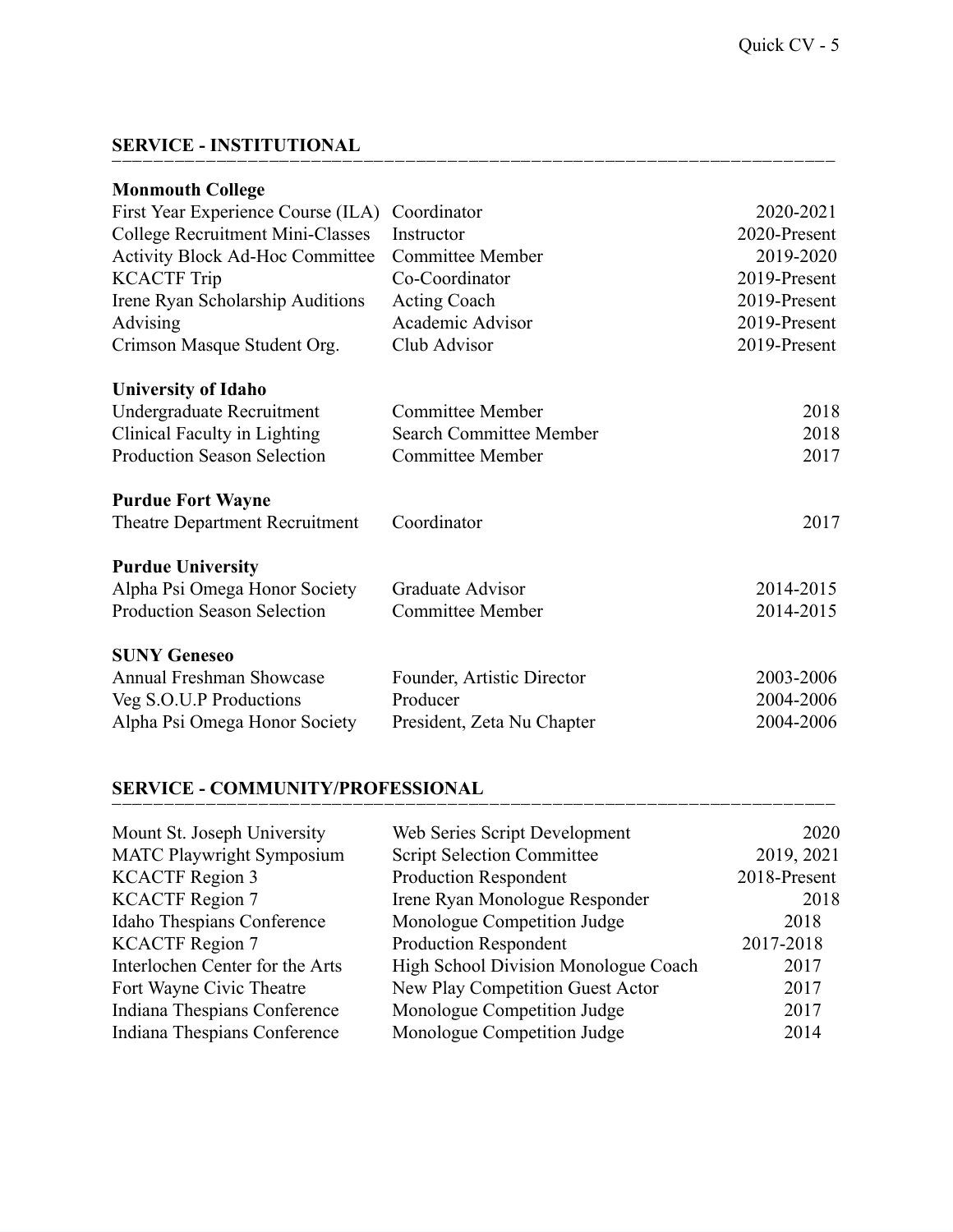#### **PROFESSIONAL DEVELOPMENT**

| "Monologue Teacher Training"                            | Karen Kohlhaas | 2021 |
|---------------------------------------------------------|----------------|------|
| "Remote Teaching and Directing" Broadway Teaching Group |                | 2020 |

⎺⎺⎺⎺⎺⎺⎺⎺⎺⎺⎺⎺⎺⎺⎺⎺⎺⎺⎺⎺⎺⎺⎺⎺⎺⎺⎺⎺⎺⎺⎺⎺⎺⎺⎺⎺⎺⎺⎺⎺⎺⎺⎺⎺⎺⎺⎺⎺⎺⎺⎺⎺⎺⎺⎺⎺⎺⎺⎺⎺⎺⎺⎺⎺⎺⎺⎺⎺⎺

#### **CREATIVE ACTIVITY**

#### **Acting**

| 2020 Play Festival            | Various           |
|-------------------------------|-------------------|
| 2019 Play Festival            | Various           |
| Child's Christmas WalesFather |                   |
| As You Like It                | Touchstone        |
| Twelfth Night                 | Toby Belch        |
| Macbeth                       | Macduff           |
| The Crucible                  | Danforth          |
| Wait Until Dark               | Roat              |
| Spring Awakening              | Adult Men         |
| Pride and Prejudice           | Mr. Bennet        |
| Anna in the Tropics           | Santiago          |
| Peter Pan                     | Storyteller       |
| King Lear                     | Albany            |
| Something Old                 | Various           |
| Twelfth Night                 | Malvolio          |
| Henry V                       | Exeter            |
| Melancholy Play               | Frank             |
| Love's Labor's Lost           | Costard           |
| Henry V                       | Gloucester        |
| Richard II                    | Gardener          |
| Ruy Blas                      | Page              |
| As You Like It                | Ensemble          |
| A Midsummer                   | Bottom/Ege        |
| Macbeth                       | Swing             |
| Nevermore                     | Fortunato         |
| Frosty in Toyland             | Frosty            |
| Romeo and Juliet              | Peter/Page        |
| Look Back in Anger            | Cliff             |
| Amadeus                       | Salieri's Coo     |
| Macbeth                       | Macbeth           |
| Pinocchio                     | Geppetto          |
| Macbeth                       | Banquo            |
| Goldilocks                    | Papa Bear         |
| The Tales of Poe              | John Allan        |
| Romeo and Juliet              | Nurse             |
| As You Like It                | Charles/Silv      |
| <b>Sugar Coated Shakes</b>    | <b>Big Bad Wo</b> |

*2020 Playable Mid-America Theatre Conference* B Masters, C Brubaker *2019 Playable Mid-America Theatre Conference* J Jutting, J Stollenwerk *Childrensity of Idaho Theatre Ricky J Martinez* **Purdue University Theatre Kristine Holtvedt** Purdue University Theatre **Amy Budd** Purdue University Theatre **Machard Sullivan Lee Purdue University Theatre Kristine Holtvedt Purdue University Theatre Robert Quinlan Purdue University Theatre Kristine Holtvedt Purdue University Theatre Robert Quinlan Purdue University Theatre <b>Robert Quinlan Pheno Red House Arts Center** Stephen Svoboda **Central New York Shakespeare Terry LaCasse** WAM Theatre Company **Leigh Strimbeck The Red House Arts Center Stephen Svoboda Central New York Shakespeare Matt Chiorini WAM Theatre Company** *Playa* **Playing K. van Ginhoven LoveTheatre Co. (DC)** Erik Pearson **Shakespeare Theatre Co. (DC)** David Muse *Richardarda Pheatre Co. (DC)* Michael Kahn *Ruy* **Blackespeare Theatre Co. (DC) Tom Story** *As Z Maria Aitken Zoupeare Theatre Co. (DC)* Maria Aitken **A** *Midden Shakespeare Theatre of NJ Stephen Fried* **Shakespeare Theatre of NJ** Stephen Fried **Shakespeare Theatre of NJ** Brian B. Crowe **Frame** Pax Amicus Castle Theatre Stan Barber **Shakespeare Theatre of NJ** David Kennedy **Look** *Back Back Back Back Back Back Back Back Back Back Back Back Back* **<b>***Back Back Back Back Back Back Back Back Back Back Back* **Amadeus** Shakespeare Theatre of NJ Joe Discher **Shakesperience Production** Emily Mattina **Pinch** Shakesperience Productions Dan Ciba The Theatre at Monmouth **Jeri Pitcher** Pax Amicus Castle Theatre Matt Gandolfo **Pax Amicus Castle Theatre Stan Barber** *Romeonia Romeonics and Augusta Bulley <i>Augusta Donna Devlin Donna Devlin As Z Zius* Shakespeare in the Valley Donna Devlin *Shakespeare in the Valley* Wanda Strukus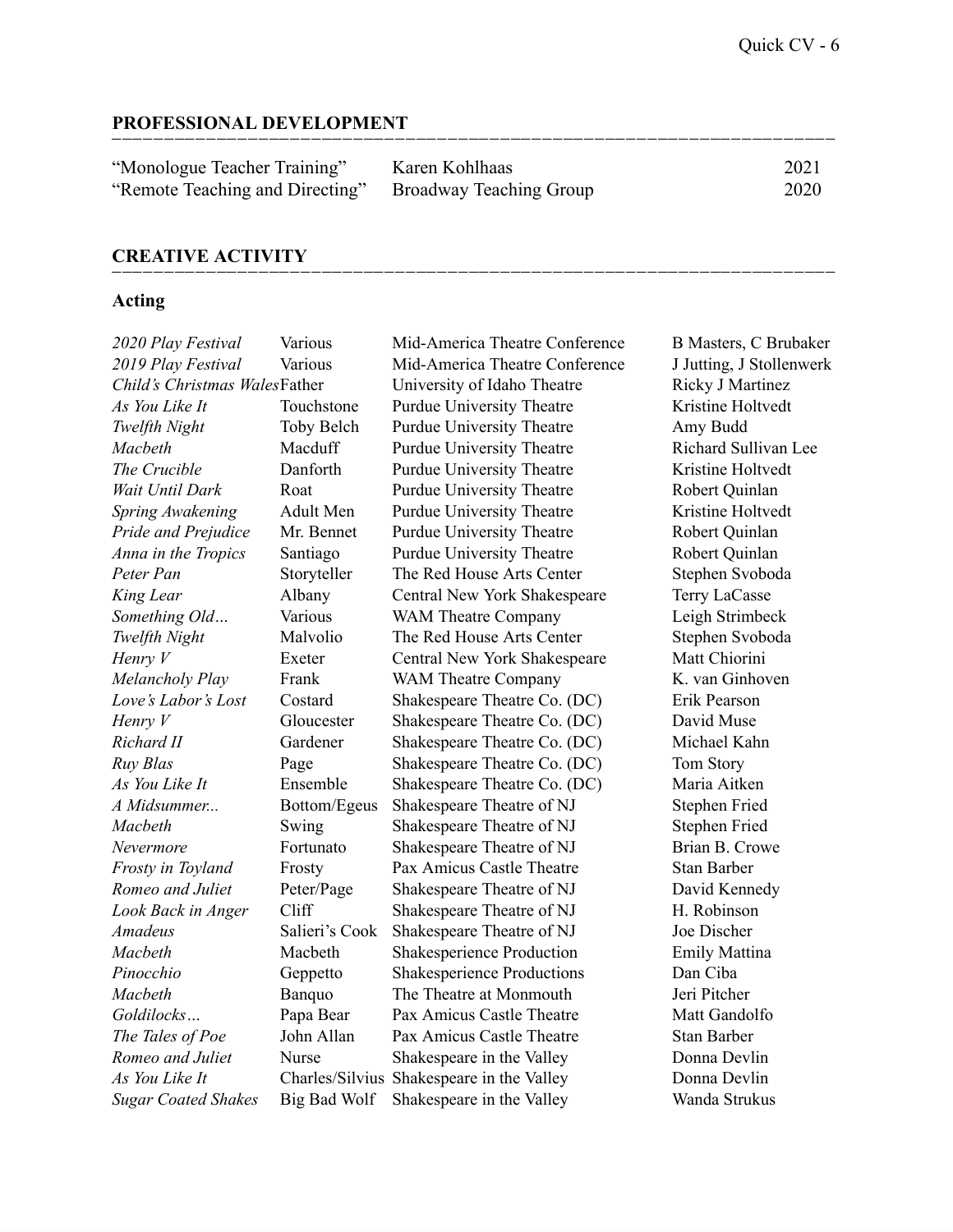| Encore!!             | Various           | <b>Chamber Theatre Productions</b> | Pat Sankus           |
|----------------------|-------------------|------------------------------------|----------------------|
| Cymbeline            | $1st$ Lord/Jailor | Shakespeare Theatre of NJ          | Joe Discher          |
| The Comedy of Errors | Angelo            | Shakespeare Theatre of NJ          | Michael Allen        |
| The Tempest          | Caliban           | Shakespeare Theatre of NJ          | <b>Stephen Davis</b> |
| London Assurance     | Meddle            | Shakespeare Theatre of NJ          | Michael Allen        |
| Coriolanus           | Sicinius          | Shakespeare Theatre of NJ          | <b>Stephen Fried</b> |
| Henry IV Part I      | Falstaff          | Shakespeare Theatre of NJ          | <b>Brian Crowe</b>   |

## **Directing**

| Godspell                              | Monmouth College             | 2022      |
|---------------------------------------|------------------------------|-----------|
| <b>Black Mountain</b>                 | Monmouth College             | 2021      |
| Gruesome Playground Injuries          | Monmouth College             | 2021      |
| The Real Inspector Hound              | Monmouth College             | 2020      |
| A Child's Christmas in Wales          | Monmouth College             | 2019      |
| A Midsummer Night's Dream             | Monmouth College             | 2018      |
| True West (A.D.)                      | University of Idaho          | 2018      |
| Almost, Maine (workshop)              | Indiana/Purdue Fort Wayne    | 2017      |
| Alice in Wonderland                   | <b>Red House Arts Center</b> | 2013      |
| A (Kid's) Midsummer Night's Dream     | <b>Red House Arts Center</b> | 2012      |
| The Freshman Showcase (three years)   | <b>SUNY Geneseo</b>          | 2004-2006 |
| The (Korean) Comedy of Errors (A. D.) | <b>SUNY Geneseo</b>          | 2005      |

### **Other**

| Sound Design           | <b>Black Mountain</b>    | Monmouth College                   | 2021 |
|------------------------|--------------------------|------------------------------------|------|
| Sound Design           | Gruesome Playground Inj. | Monmouth College                   | 2021 |
| Asst. Producer         | "Fusion Festival"        | Monmouth College                   | 2020 |
| <b>Fight Direction</b> | The Children's Hour      | University of Idaho                | 2018 |
| Dialect Coach          | Silent Sky               | <b>Washington State University</b> | 2018 |
| <b>Text Coach</b>      | Macbeth                  | Purdue University                  | 2015 |
| <b>Stage Manager</b>   | Complete Books Abr.      | <b>Shakesperience Productions</b>  | 2008 |
| <b>Stage Manager</b>   | Dark LadySonnets         | Shakespeare in the Valley          | 2007 |

### **PROFESSIONAL AFFILIATIONS**

| Member | Actor's Equity Association (AEA)                     |  |
|--------|------------------------------------------------------|--|
| Member | Voice and Speech Trainers Association (VASTA)        |  |
| Member | Mid-America Theatre Conference (MATC)                |  |
| Member | Alpha Psi Omega National Theatre Honor Society (APO) |  |